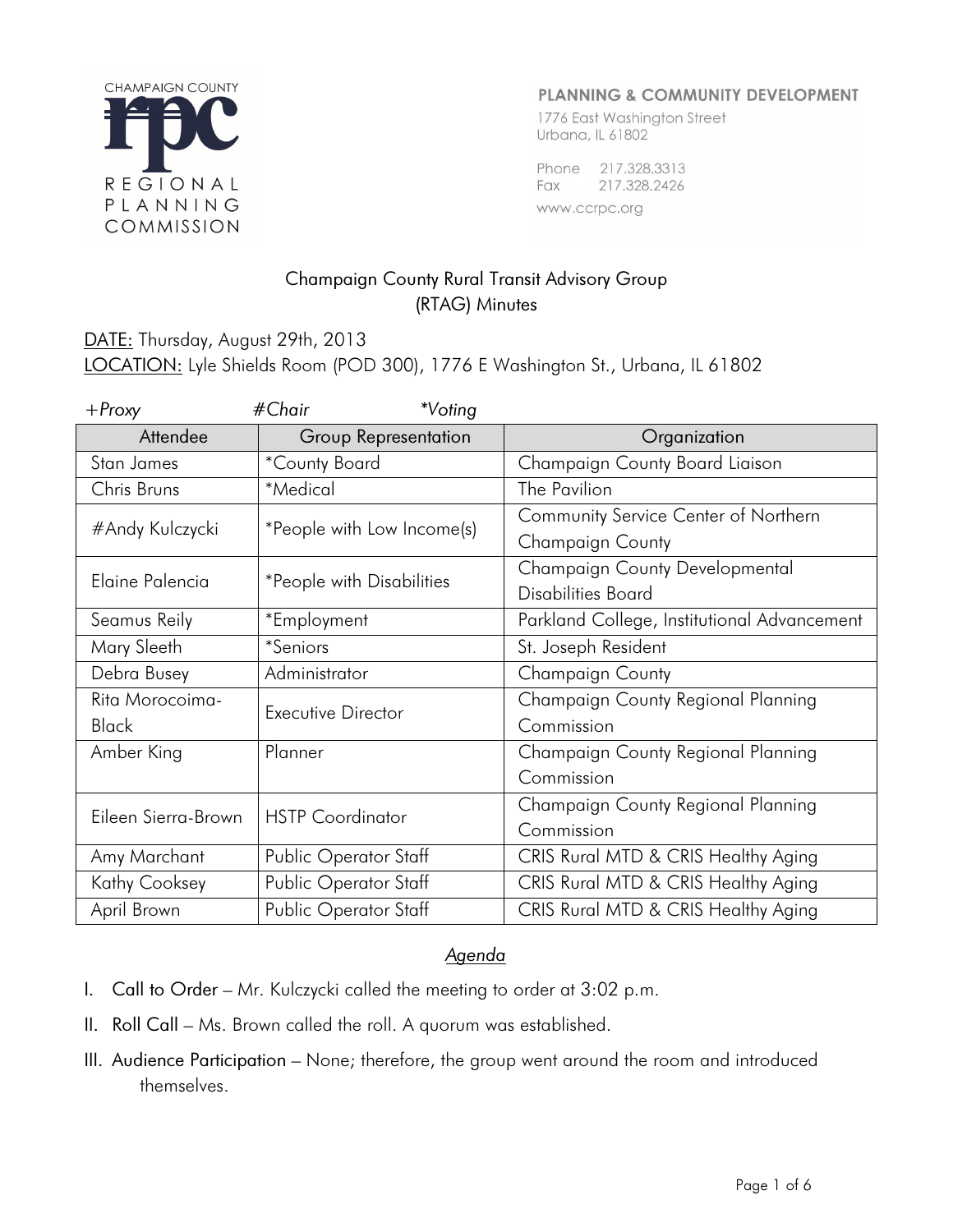IV. Approval of Agenda – The agenda was approved (motion James, second Bruns, and motion carried unanimously).

## V. Approval of Minutes – Meeting of May  $8<sup>th</sup>$ , 2013

Ms. Palencia requested that lines 18-19 are phrased in a way that doesn't indicate her as the responding person to Ms. Bruns questions; as its not clear who actually provided the response to Ms. Bruns question. Ms. Bruns motioned to approve the minutes as amended, Mr. Kulczycki seconded, and the motion carried unanimously.

#### VI. New Business

## A. Champaign County 4<sup>th</sup> Quarter & Annual FY13 CRIS Service Report

Ms. Brown reviewed the draft 4<sup>th</sup> Quarter FY13 (tan handout) Service Report she prepared based on data received from CRIS. Two additional handouts were prepared by Amber King, the primary planner working on the small rural plan; these handouts included: 1) Overall Trip Trend chart breaking out total trips per month along with the average trips per business day that dates back to the first month CRIS operated rural public transit in Champaign County (February 2011); and 2) type types, overall, and average trips a day 4 th Quarter 2012 vs. 2013 comparison charts. Last page in the handouts was the updated Demand Response Zone map that had changed per committee's request from three to four zones.

Ms. Brown said on a side note that the new "Trip Request Denials" column listed (first page) comprises of total trips denied at the time a person requested to schedule a trip. Therefore, the total of denials listed here is greater than, the total individuals denied the service requested as people commonly ask for round trips. It's important to distinguish this, because in the IDOT quarter requisitions submitted – they ask operators to report individuals denied and not total trips denied. While collecting both sets of data, the report shows trips denied because it is more reflective of possible volume of services that were not accommodated. However, note it also is an approximate because its based on the request at the time and excludes any future resulting trips if the one request had been accommodated (example, employment one-time trip request could of resulted in more daily trips requested from the one person once they start utilizing the service).

Ms. Palencia inquired about how trip denials are defined and categorized. Ms. Brown further explained that CRIS used their own trip denial log sheet titled Refused Ride Sheet CRIS Rural Mass Transit District when someone calls in requesting a trip that could not be accommodated within an hour (before or after) requested time then that trip requested is classified as a denial and recorded as required and defined by IDOT for any public transit operator (including the urbanized Paratransit service). For CRIS's denial log, there is a column for Date of Denial, Name, Date requested for Ride, Destination, and Reason for Denial. Ms. Brown noted that the denial log data was collected and is being analyzed as part of the small rural plan.

Quarterly Service Report highlights included:

A total 4,198 trips provided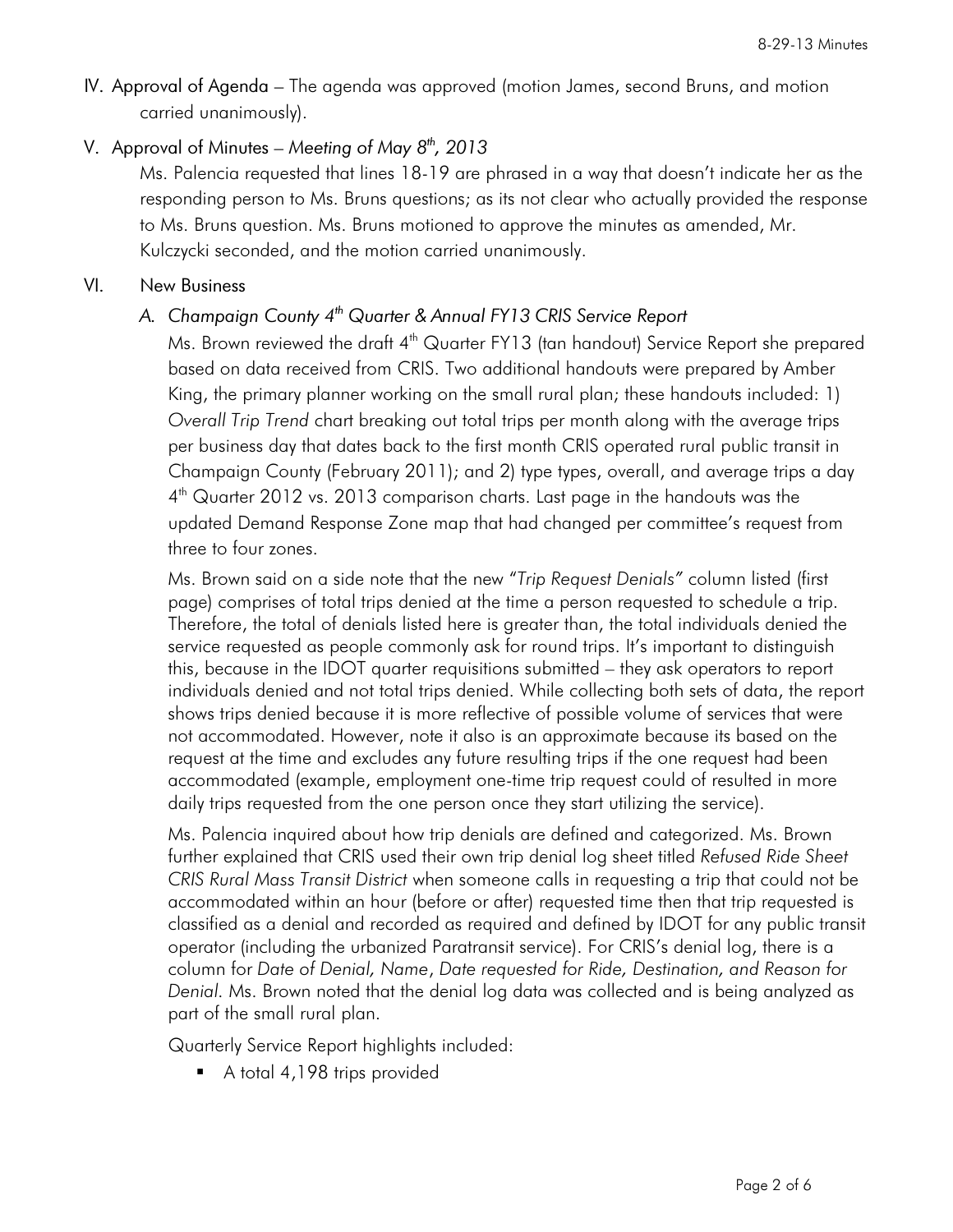- Two 6-passenger mini-vans and two 14-passenger medium duty vehicles driving a total 57,459 miles for 2,465.5 hours (excluding driver and dispatcher office hours);
- Over a total of 62 business days (Mon-Fri). She noted that rural general public transit service expanded to countywide on May  $1^{st}$ ;
- **Previously, County-wide rural transit service was only available to seniors (i.e. Rural** Rider and later Senior PassPort Programs) with public transit only available to residents within the Rantoul High School District;
- **Conversely, average trip service provided per day decreased between May to June,** although overall trip totals have flat lined and are consistent;
- **There were no new areas served in Champaign County since the last quarterly** report as seen in the new registered rider breakout chart; and
- In the quarterly comparisons on the last page, medical trips continue to

Ms. Palencia referring to the minutes approved today, the comments regarding needed outreach to Broadlands and Foosland. She inquired if anything additional hand been done or was planned. Ms. Brown responded that while there are awareness programs available that is a question for CRIS regarding their outreach efforts. Ms. Marchant responded that additional marketing efforts had been done through outreach to human service agencies. Ms. Bruns indicated that Broadlands and Foosland population is likely not that large and has less zero vehicle homes. Ms. Brown indicated that outreach was recommended for those areas in the last report, based on the US Census demographic information that indicated a concentration of people with disabilities and seniors live in those towns and therefore, new demand was more likely if outreach efforts were marketed to those villages. Further, Ms. Brown noted that at the last RTAG meeting members agreed to do a soft marketing campaign after hearing of CRIS' concerns regarding Champaign's system capacity and expanding county-wide. Ms. Marchant confirmed and noted their surprise regarding the June service numbers as CRIS had anticipated there would even be more of a decrease in demand as expanding to county-wide entailed altering how the vehicles were distributed to different areas. She indicated that once the system changed, frequent riders adjusted their schedules, and since then the numbers have gone back up in July. Ms. Cooksey also pointed out that with the Rural Rider Program being cut by the sequester – seniors continue to travel at the discounted fare but its no longer a suggested donation and this change results in seniors traveling less often. Mr. Kulczycki suggested adding the trip denials and new registered riders to be added to the Overall Trend Chart to better compare changes in service and impact on riders. Ms. Brown confirmed this could be added.

The quarterly report was approved to be placed on file (motion James, second Bruns, motion carried unanimously).

A. FY13 Champaign County Fiscal Close Out Report

Ms. Cooksey reviewed the Fiscal Year End Operating Close Out Report for Champaign County, an annual data report required by IDOT that CRIS prepares and submits, which covers all system operating expenses and service numbers throughout the year. In FY13,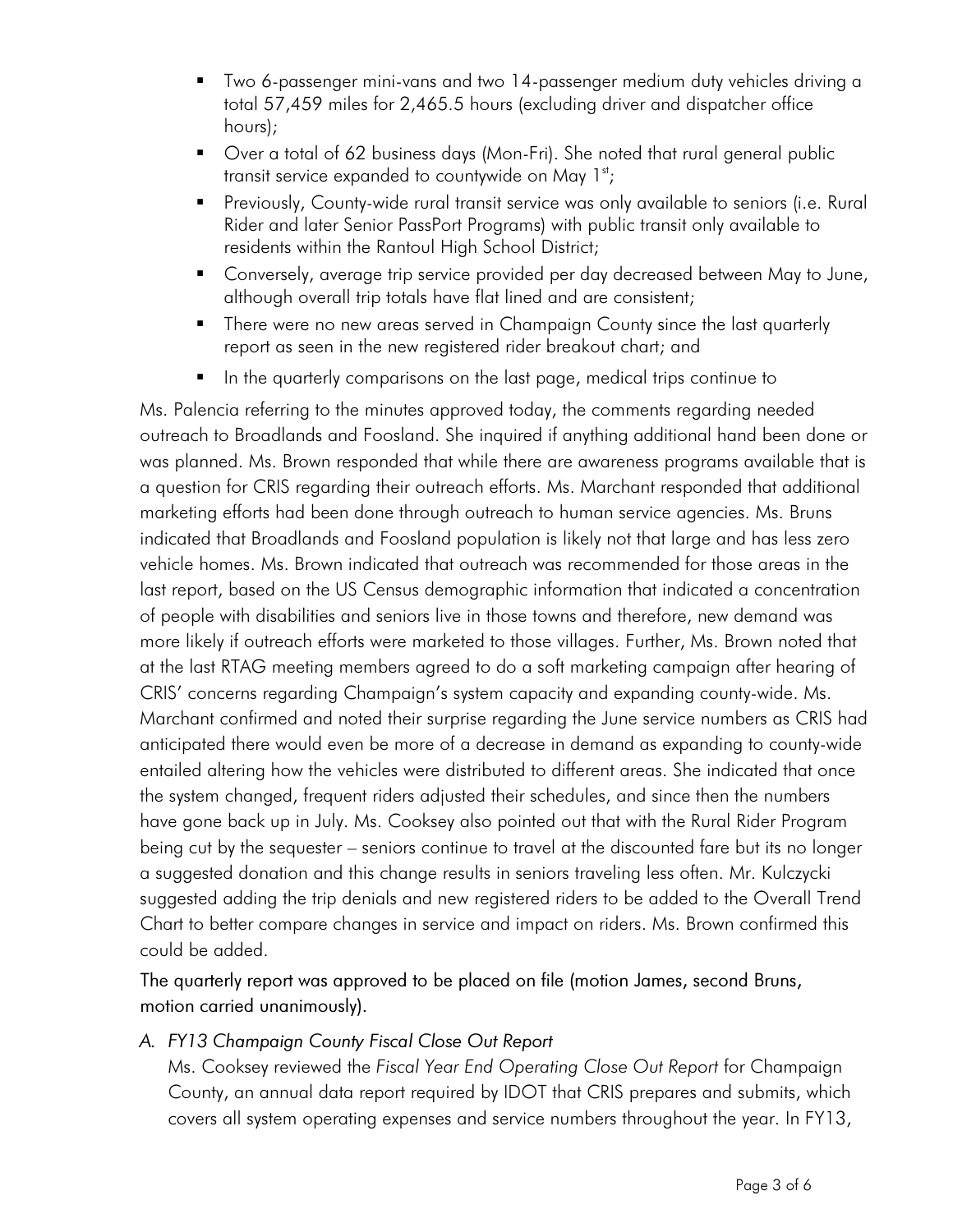first broken out are the average wages and total salaries paid for one full-time and seventeen part-time drivers (i.e. "Operators"); at the bottom total Other Salaries paid per job title for dispatchers for managers is outlined. Mr. James inquired about the large amount of overtime accrued by the full-time operator listed in the first section. He additionally inquired if CRIS had considered hiring another part-time driver to reduce the amount of overtime occurring and/or if that was a special route or something where the overtime could not be avoided. Ms. Cooksey responded that full-time position was a driver-trainer and overtime hours occurred when he was training new drivers. However, the driver-trainer is no longer on staff and the position is not going to be filled as the Director of Transportation (Marcus Hancock) has taken over training the drivers. Mr. James further inquired about the report's structure regarding average salary. Ms. Cooksey confirmed it was a report form created/required by IDOT.

Continuing onto the second page, service delivered for FY13 and operating expenses. Highlights included: Actual Vehicle Miles = 231,684; Actual peak hours how many vehicles were used = 7; Actual Vehicle Hours =  $9,268$ . The ridership breakout reflects the total trips provided to a specific demographic for the total 16,972 trips provided in FY13. Ms. Brown pointed out that Paratransit Service category is something stipulated by IDOT and not really applicable to rural ridership numbers. Then at the bottom of the second page, operating data for the averages is provided. Mr. Kulczycki asked what does this section really mean. Mr. James responded it was an average and then inquired about vehicle devices that inform the driver of their driving performance. Ms. Cooksey indicated the vehicles do not current have that kind of device onboard. Farebox revenue is out pocket expense paid by individual riders. Ms. Cooksey indicated there was no deficit because grant reimbursement covered all operating expenses, although this doesn't reflect the delayed IDOT reimbursements timeframe. . Ms. Brown inquired how much of the total grant award was spent down. Ms. Cooksey responded \$318, 667 of the \$525,100 awarded for Section 5311 and Downstate funding. Ms. Marchant pointed out the additional vehicles that should be delivered and will allow more ability to spend down all awards. Mr. Kulczycki asked if any action needed to be taken on this report. The report is for RTAG member reference and does not require a motion. Short discussion on the need for local match to pull down grant awards was held.

#### VII. Old Business

## A. Update on Rural MTD Creation –

Ms. Busey and Ms. Black recapped the new PCOM requirements starting on January 1st, 2014 and how that has resulted in: the ongoing MTD formation discussions and the June meeting held between staff and governing board chairs from Champaign County, Vermilion County, and CRIS Rural MTD. During the June meeting, concerns outlined by IDOT regarding joining CRIS Rural MTD were discussed and proposed solutions were provided to CRIS and Vermilion County. The issues included the Trustee appointment process and authority, distribution of trustees per population vs. service, the name of the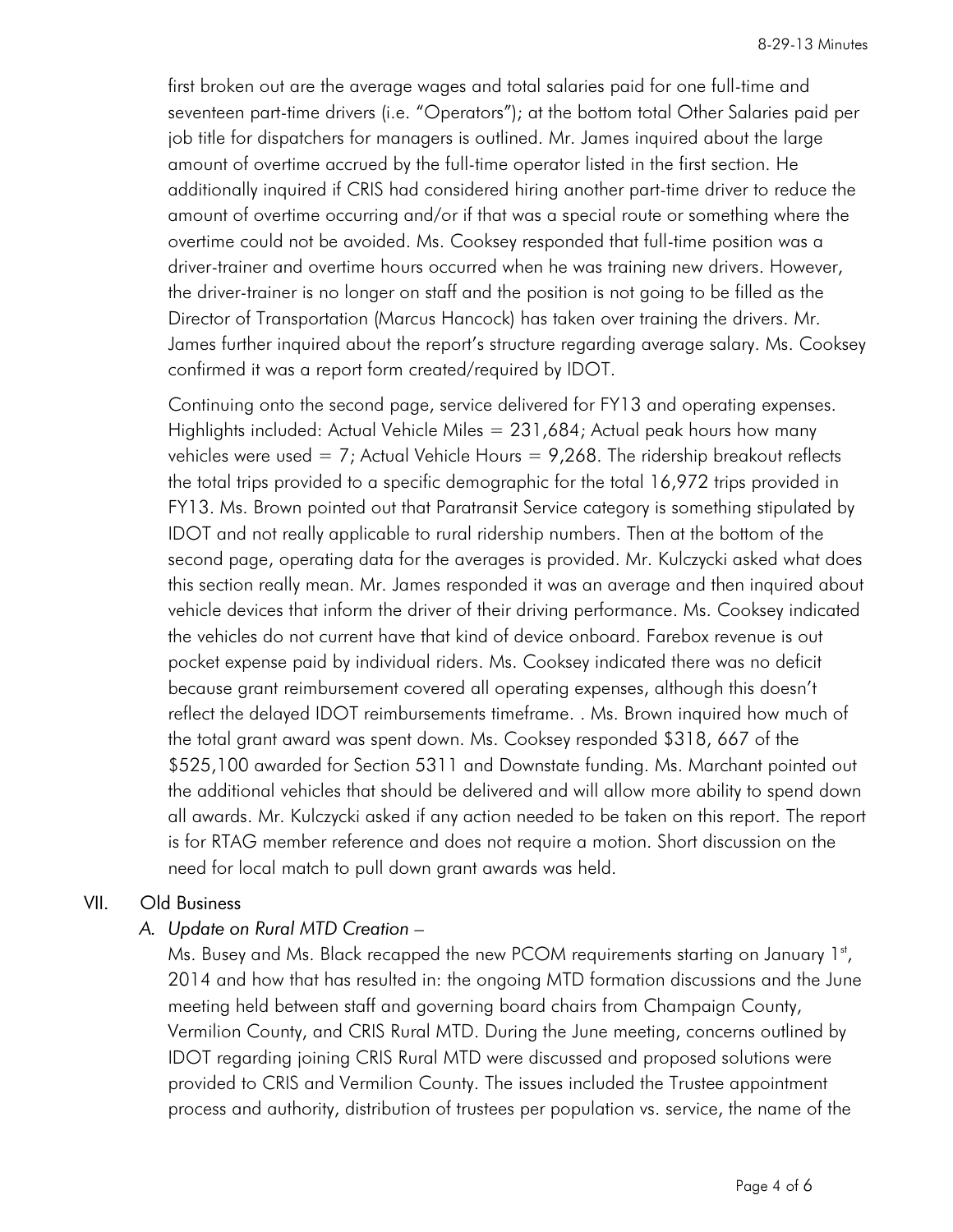new MTD, and the location of the facilities. The main concern communicated by IDOT was the separation of CRIS Healthy Aging Center from the Rural MTD as a unit of government, in particular separation of the governing boards and facilities. At the conclusion of the meeting, Vermilion County was going to take the proposed solutions and discuss these with the CRIS Board and let Champaign County know their decision. Several weeks later, Ms. Black received a phone call from Ms. Marchant confirming that the Vermilion County Chair was calling the Champaign County Chair to state their response and that the main decision was to not separate but strengthen the relationship between CRIS Rural MTD and Healthy Aging boards. IDOT was informed of this decision; they were not pleased with this response, and advised reaching out to Piatt County Public Transportation (Piattran) to provide the service given the requirements for January  $1<sup>st</sup>$ . Then, Ms. Black and Ms. Brown met with Piattran to see if this was a possibility to provide Champaign's rural transit service. Piattran indicated that they would have to take the issue to their county's Transportation sub-committee as a department of that County. When the issue was brought forth to the Piatt County Transportation sub-committee, given the new PCOM requirements at this time, Piatt felt it was not possible to provide Champaign's service by January 1st. However, they were open to working with Champaign County and would be interested in discussing doing so at a later date. Ms. Bruns asked for clarification about why forming an MTD with a different operator was being considered. Ms. Black responded that to bring the PCOM onto Champaign County's staff who is not an HSTP Coordinator, and continue with relationship as is with CRIS would be difficult. There is a general preference to form an MTD, given the PCOM requirements. Ms. Marchant responded that the separation between CRIS Healthy Aging and MTD involving auditors etc. was provided concurrence on that change. While CRIS has been provided rural transit for 30 years, they do not want to lose the CRIS piece of the service. She additionally noted that IDOT has been back and forth about what is and is not permitted for separating and housing the aging and MTD in one facility. Ms. Marchant indicated that CRIS wants to see the Champaign County service continue and does feel the MTD formation is the best option for Champaign, given the governing style of Champaign. Mr. James inquired about getting IDOT to put in writing their concerns regarding governing conflicts of interests between the boards. Ms. Black described that IDOT-DPIT deputy director, Dave Spaecke, was attending the June meeting between the chairs and stated in that meeting and confirmed that the list of concerns provided during the meeting were an issue including direct vs. indirect cost issues, and if Champaign County should establish its own MTD. The group discussed all possible solutions regarding MTD governing structure and housing PCOM, including: oversight, staffing burdens, Trustee appointments and associations/branding. RTAG directed RPC staff to request from IDOT for an extension of PCOM requirement waiver for 6 months to a year; and to further see if there are other solutions such as having CUMTD house the PCOM to oversee the Champaign County's services.